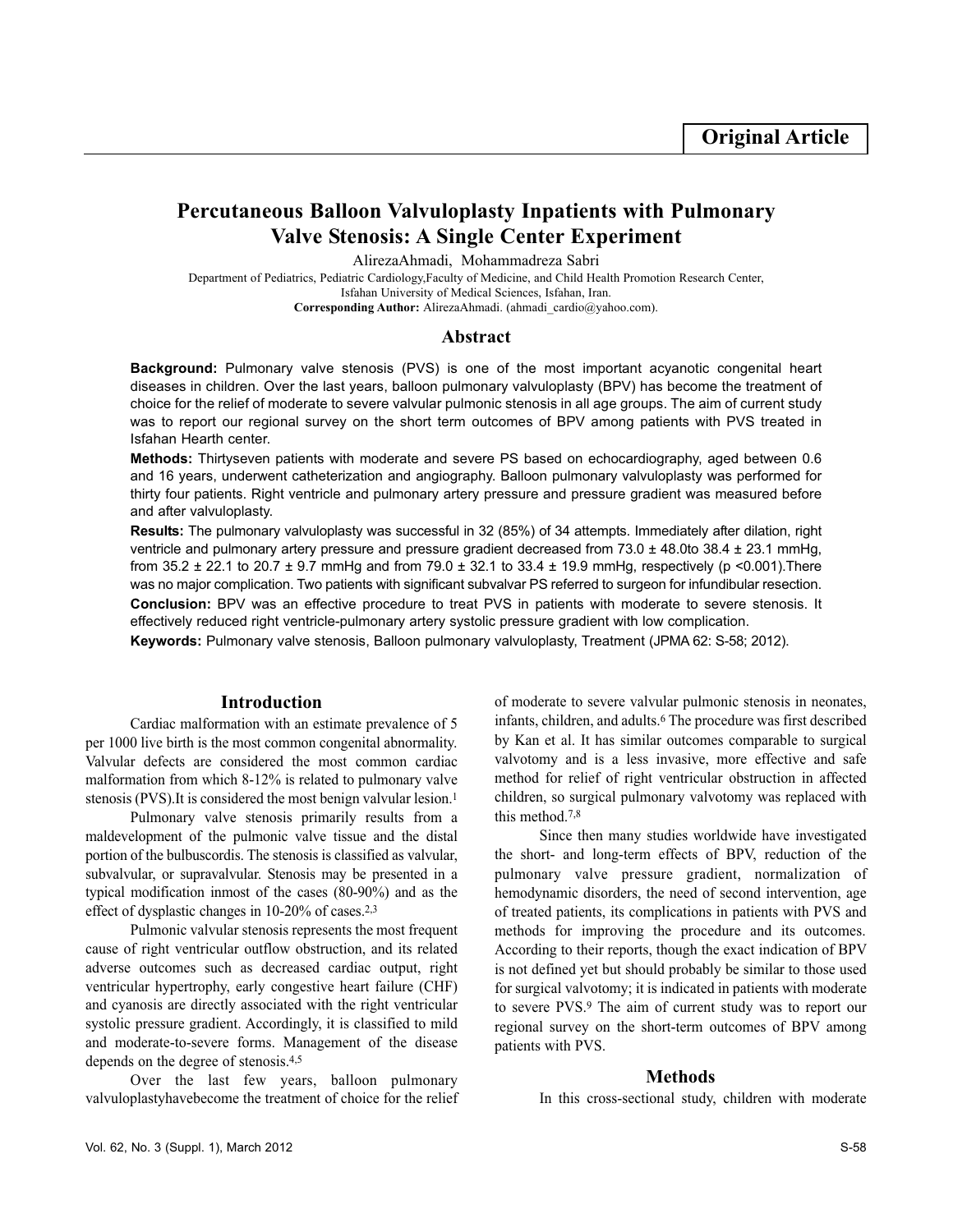and severe pulmonary stenosis aged 0.6-16 years diagnosed in Chamran Hospital, Isfahan-Iran, during 2007-2009 were selected. Those with previous history of surgical valvuloplasty, children with systemic diseases that may affect cardiac function and those that required balloon valvuloplasty as palliative treatment for cyanosis were excluded. Pediatric cardiologist selected the patients who were candidate for BPV. Selected patients underwent cardiac catheterization and angiography and BPV was performed. Right ventricle and pulmonary artery pressure and pressure gradient was measured before and after BPV.

## **PVS diagnosis and BPV:**

PVS diagnosed based on physical examination, ECG, chest radiograph and echocardiographic, hemodynamic and angiocardiographic findings. Before catheterization, the pulmonary artery flow, peak systolic pulmonary artery flow, the size of pulmonary valve annulus for detecting hypoplastic valve, poststenotic dilatation of the pulmonary artery, right ventricular size, wall thickness, and function was measured. The assessments was done using a 3.5-MHz, quantitative, range-gated, two-dimensional, pulsed, echocardiographic Doppler scanner with fast Fourier transform spectral output and a 2.5-MHz phased array with pulsed or continuous-mode Doppler. Color Doppler evaluation in conjunction with 2D echocardiography was used to confirm the clinical diagnosis and quantitating the degree of PVS.

Peak Doppler velocity was used to predict the catheter measured peak to peak gradients across the pulmonary valve. The peak instantaneous Doppler gradient calculated by a modified Bernoulli equation P 4V2 (P: the pressure gradient and V:the peak Doppler flow velocity in the main pulmonary artery).<sup>10</sup> The right ventricular peak systolic pressure (RVP) estimated by a modified Bernoulli equation:

 $RVP = 4V2 + ERAP$  (V: the peak tricuspid regurgitant jet velocity and ERAP:the estimated right atrial pressure).

Doppler measurements were performed in studied children in resting state and those who were anxious sedated mildly. Different morphology of the pulmonary valve was defined in four categories as follows.

**Typical:** mild to moderately thickened leaflets with evidence of commissural fusion and normal annular dimensions

**Dysplastic:** severely thickened leaflets with evidence of nodular hyperplasia or annular hypoplasia

**Combined:** dysplastic valve morphology as defined but with additional evidence of commissural fusion

**Complex:** other morphologies including primarily postsurgical valvotomy valves and valves involved as part of complex congenital heart lesions

Mild, moderate and severe PVS was defined according to valve gradient as follows.

**Mild PS:** a valve gradient <35 to 40 mmHg **Moderate PS:** the gradient >40 mmHg

**Severe PS:** a gradient >60 to 70 mmHg

After selecting patients with moderate to severe PVS, hemodynamic cardiac catheterization and angiography was percutaneously performed to confirm the clinical impression and to consider balloon dilatation of the pulmonary valve. Right ventricle and pulmonary artery pressure and peak to peak pressure gradient between RV and PA was measured before and after valvuloplasty.

Studied patients were sedated with intermittent doses of midazolam (0.05 to 0.1 mg/kg IV) and/or fentanyl (0.5 to 1.0 microgram/kg IV) or ketamine before performing balloon pulmonary valvuloplasty. During procedure, ECG monitoring, blood pressure and arterial oxygen saturation measurement was performed by means of a pulse oximeter.

The percutaneous femoral venous route was the most preferred entry site for balloon pulmonary valvuloplasty. A 5 to 7 Fr sheath was inserted into the vein regarding the age and size of the patient as well as the anticipated size of the balloon dilatation catheter. After determining the severity and location of stenosis, an exchange guide wire was introduced through an end-hole catheter and positioned in the distal left pulmonary artery. A balloon that was larger than 20-40% of pulmonary valve annulus size measured by angiography was used and positioned over a guide wire with the valve at its midpoint. As the balloon was inflated, a waist from the stenotic valve was initially observed and disappeared at full inflation (Figure).

Immediately after BPV, reduction of the gradient of transvalvular systolic pressure, reduction of end-diastolic RV pressure, changes of the systolic pressure in the pulmonary artery, presence/intensification of subvalvular stenosis of the pulmonary artery, appearance of insufficiency of the pulmonary valve, or other complications were evaluated.

An effective intervention was defined as one which decreased the stenosis by at least 50% of the initial value.<sup>11,12</sup> Outcome was classified according to the RV-PA pressure gradient immediately after dilation: Successful if the RV-PA gradient dropped to <36 mmHg and unsuccessful if the RV-PA gradient remained >36 mmHg.13Patients were transferred to the intensive care unit until stabilization.

## **Statistical Analysis:**

Obtained data were analyzed using SPSS (version 16) software and Student's t-test with 0.05 level of statistical significance was employed. Calculations were made using the STATISTICA statistical program.

### **Results**

In this study, 37 patients (11 men and 26 women) were studied.Mean age of studied patients was  $4.7 \pm 2.8$  years with a range of 0.6-16 years. According to echocardiographic findings, typical, dysplastic and complex morphology of the pulmonary valve was presented in 82%, 13% and 5% of patients, respectively. According to echocardiographic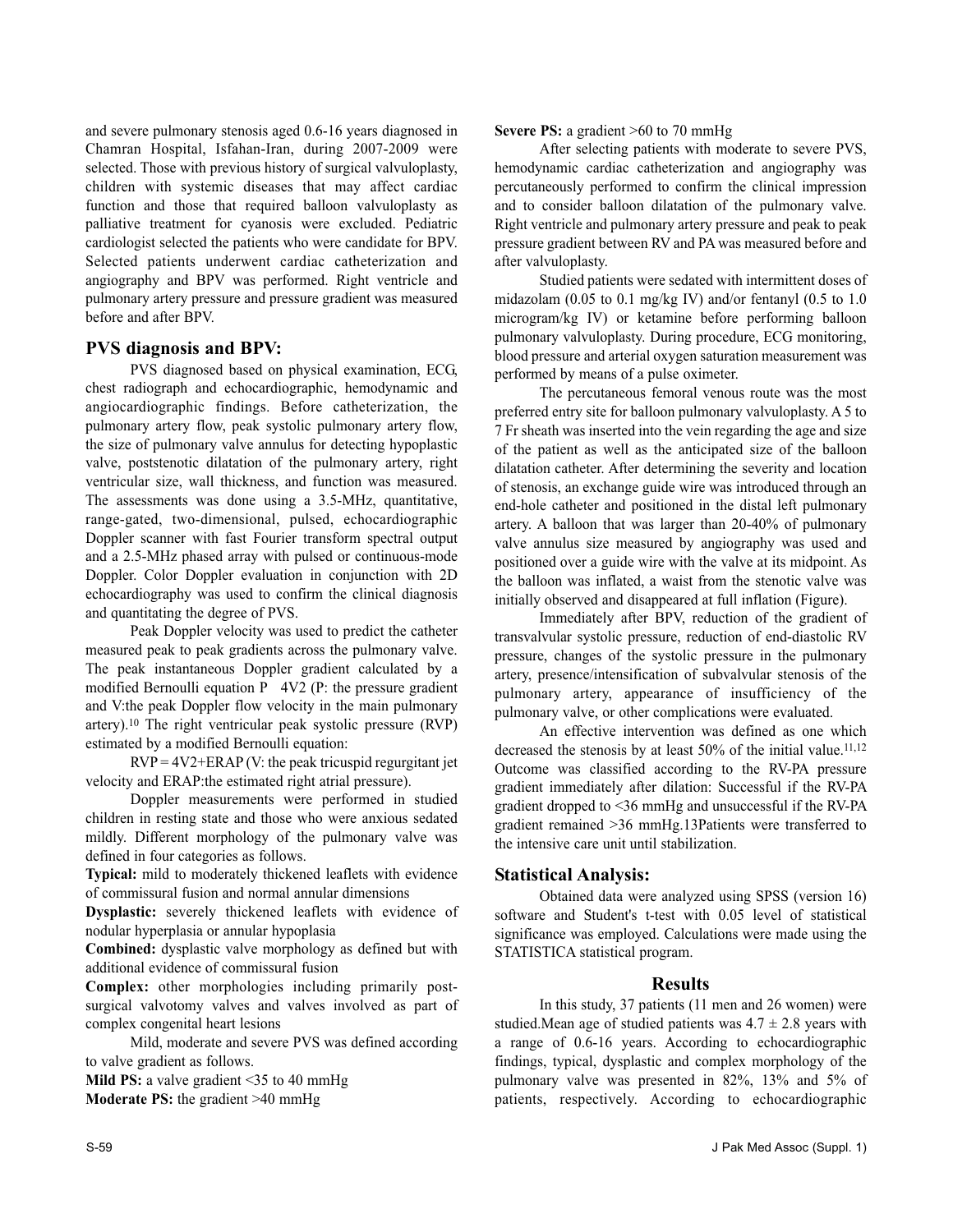

Figure:. Size of balloons used for balloon pulmonary valvuloplasty against the age of the patients.

(RVSP), pulmonary artery pressure (PAP)and the transvalvular peak to peak systolic gradient (∆P) before and after intervention is presented in Table.

#### **Discussion**

The regional findings of BPV in patients with moderate to severe PVS were investigated. Percutaneous balloon pulmonary valvuloplasty was effective and safe for the treatment of PVS. Additionally, we could estimate the size of balloon for the procedure regarding the age of the patient.

As mentioned earlier, since the first description of balloon pulmonary valvuloplasty in 1982, balloon dilatation of valvular pulmonic stenosis is now the standard treatment for patients with PVS of all ages and all sizes especially the moderate to severe forms, and evidences from different regions confirms its utility.13-15

In this study, most of the patients had typical morphology of PVS and those with dysplastic morphology had severe form of PVS, which was similar to those reported by

**Table: Mean ± SD of right ventricular systolic pressure, pulmonary artery pressure and the transvalvular peak to peak systolic gradient (?P) before and after intervention in patients with moderate to severe pulmonary valve stenosis.**

|                                              | <b>Before intervention</b> | After intervention | P-value |
|----------------------------------------------|----------------------------|--------------------|---------|
| Right ventricular peak systolic pressure     | $73.9 \pm 48.3$            | $38.4 \pm 23.1$    | < 0.001 |
| Pulmonary artery pressure                    | $35.2 \pm 22.1$            | $20.7 \pm 9.7$     | 0.001   |
| Transvalvular peak to peak systolic gradient | $79.0 \pm 32.1$            | $33.4 \pm 19.9$    | < 0.001 |

findings, 6 (16%) of patients had moderate PVS and 31(84%) had severe PVS. Cardiac catheterization findings indicated that mild, moderate and severe PVS was presented in 3(8.1%), 14(37.8%) and 20(54.1%) of patients. Therefore, 34 patients with moderate and severe PVS enrolled.

Among studied population, co-existing cardiac malformations were reported as follows; patent foramen ovale (PFO), small atrial septal defect (ASD), subvalvularpulmonary stenosis (PS), mild aortic stenosis (AS), small ventricular septal defect (VSD), Noonan and hypertrophic cardiomyopathy (HCMP)in 16, 3, 3, 2, 1, 1 and 1 patients, respectively.

A good outcome, defined as a residual catheter gradient 36 mmHg, was achieved in 77% of the total group and in 85% of those with typical valve morphology. In contrast, 65% of patients with dysplastic pulmonary valve had a suboptimal outcome. The balloon diameter to pulmonary valve annulus ratio was  $1.28 \pm 0.2$ . There was no major complication. Two patients with significant subvalvar PS referred to surgeon for infundibular resection.

According to our findings, we could estimate the size of balloon for BPV based on the age of the patient using this formula:Size of balloon=13.5 +0.89 $x(x=$ age of patient).The pulmonary valvuloplasty was accomplished in 32 (94%) of 34 attempts. Mean  $\pm$  SD of right ventricular systolic pressure

Piotr Werynski et al. in Poland. In their study, 92.4% of patients had typical PVS and those with dysplastic form were associated with moderate to severe forms.<sup>16</sup>

The immediate dilation success rate in our study was 77%(85% in typical forms).The rate was reported to be 88.9% in the study of Liu et al. in China,<sup>17</sup> 81.5% in another study in China,<sup>18</sup> and 90% in the study of Jaing et al.<sup>19</sup> Our findings and the results of previous studies indicated the effectiveness of BPV in the treatment of PVS. The success rate in our study was lower than mentioned ones because 18% of the studied patients had dysplastic or complex morphology. Our results were similar to the findings of Handoka et al. in Egypt with a success rate of 78%.<sup>20</sup> Previous studies showed that factors such as infundibular stenosis and pulmonary valve dysplasia were associated with a lower success rate.<sup>21</sup>

In this study, mean of RVSP, PAP and the transvalvular peak to peak systolic gradient (∆P) after intervention decreased significantly in patients with moderate to severe PVS. It was in line with the findings of Jaing et al. in Taiwan,<sup>19</sup> Liu et al. in China,<sup>17</sup> and Piotr Werynski in Poland.<sup>16</sup>

Handokaet al. in a similar study among 23 patients with severe PVS reported a significant reduction of the right ventricular systolic pressure, RV-PA systolic pressure gradient and elevation of the pulmonary artery systolic pressure. Moreover, they identified the predictors of successful